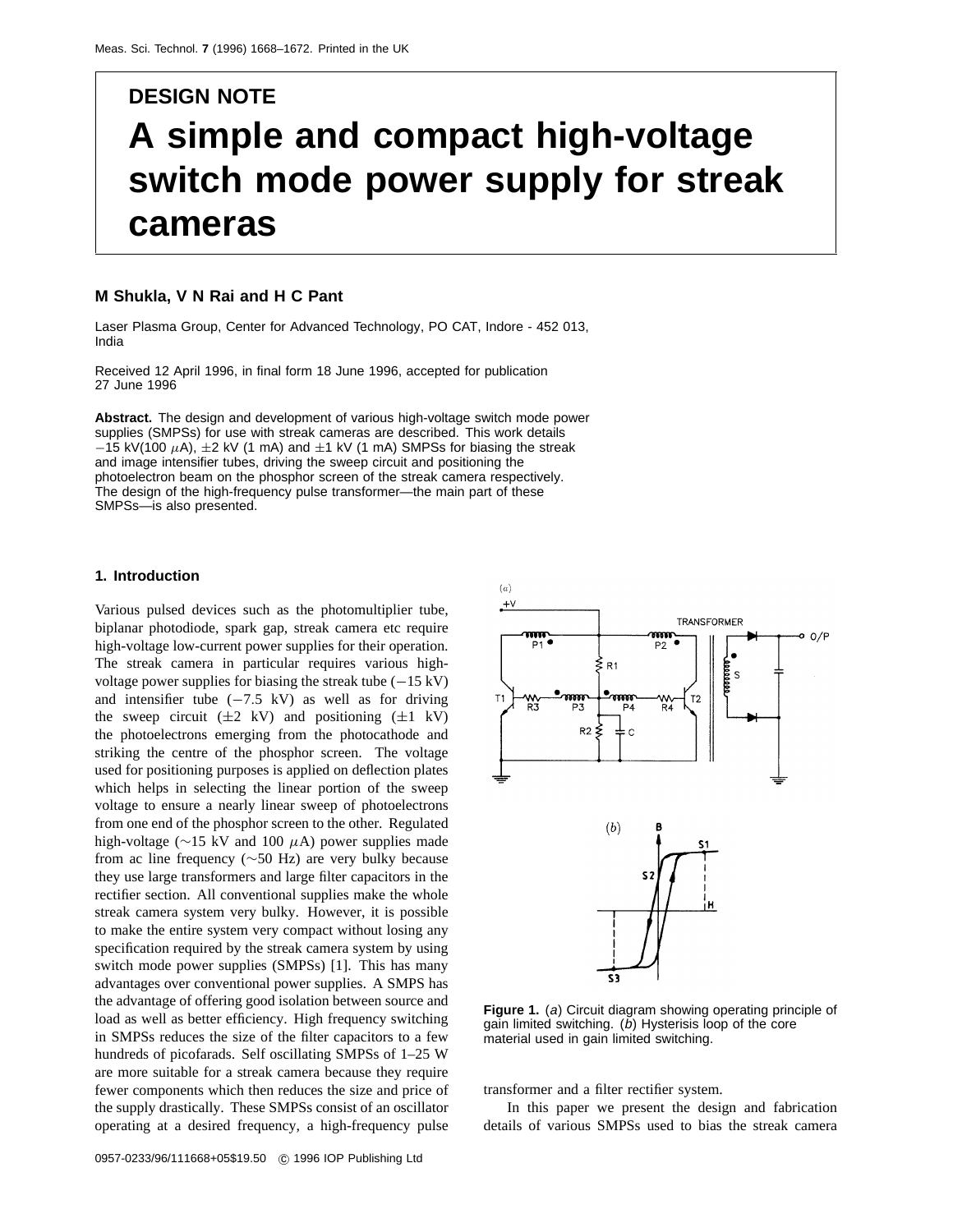

**Figure 2.** Circuit diagram of SMPS oscillator.



**Figure 3.** Oscilloscope trace showing frequency of operation of SMPS oscillator.

system [2] and an x-ray imaging device based on the combination of a phosphor screen and an image intensifier tube [3]. The switch mode oscillator, which is common to all the above mentioned power supplies, works on the principle of gain limited switching [1]. The design and fabrication of a high-voltage and high-frequency pulse transformer—the main part of SMPSs—is also reported. These SMPSs use readily available components and can be made very easily in any laboratory.

## **2. Oscillator and pulse transformer design**

Figure  $1(a)$  shows the operating principle of gain limited switching. Initially, when the power is switched on, current flows in R1 through the bases of transistors T1 and T2. Since two transistors with the same nominal specification do not have identical characteristics, we suppose transistor T1 starts conducting first. As this happens a positive regenerative feedback from windings P2 makes the base of T1 more positive and T2 more negative which switches T1 rapidly to its on state. In this case a supply voltage appears across windings P1 and the magnetization current flows through T1. During the on period the flux density in the core of the transformer (usually high permeability ferrite) increases towards a saturation state at point S1 as shown in figure 1(*b*). The core reaches its saturation state after a period which is defined by the core size, saturation flux value and number of turns in the primary. The magnetizing field *H* increases rapidly to point S1 providing a large increase in collector current which continues until the gain limitation in T1 prevents a further increase in collector current. Therefore the value of *H* at this point cannot be increased further and the required rate of change of *B* (magnetic field) is not sustained. As a result, the voltage on the collector of T1 rises towards supply voltage. This in turn lowers the voltage across P2 and T1 now starts to turn off. Due to a non zero slope at the top of *B*–*H* characteristics (figure 1(*b*)), a flyback action in the transformer from S1 to S2 takes place which reverses voltage polarity on all the windings due to the negative value of d*B*/d*t* and a regenerative action turns T2 on and T1 off. The flux in the core now changes from S2 to S3 and the turn off action is repeated.

An oscillator for a SMPS was designed on this principle (figure 2) and proper selection of transistors and ferrite material was made. A low-loss square-loop ferrite material was chosen for high efficiency of the saturating single transformer of the oscillator. Ferrites have two significant advantages over other types of magnetic materials—high electrical resistivity which results in low eddy current losses over a wide frequency range and high permeability which results in a size reduction of the transformer. The transformer for this SMPS was designed and fabricated using HP3C core material which has a saturation magnetic flux density of 350 mT. The oscillating frequency of the self oscillating converter is decided by core saturation where the change in magnetic flux density at the end of the pulse is given by [4]

$$
\Delta B = a V t_p / N_p A \tag{1}
$$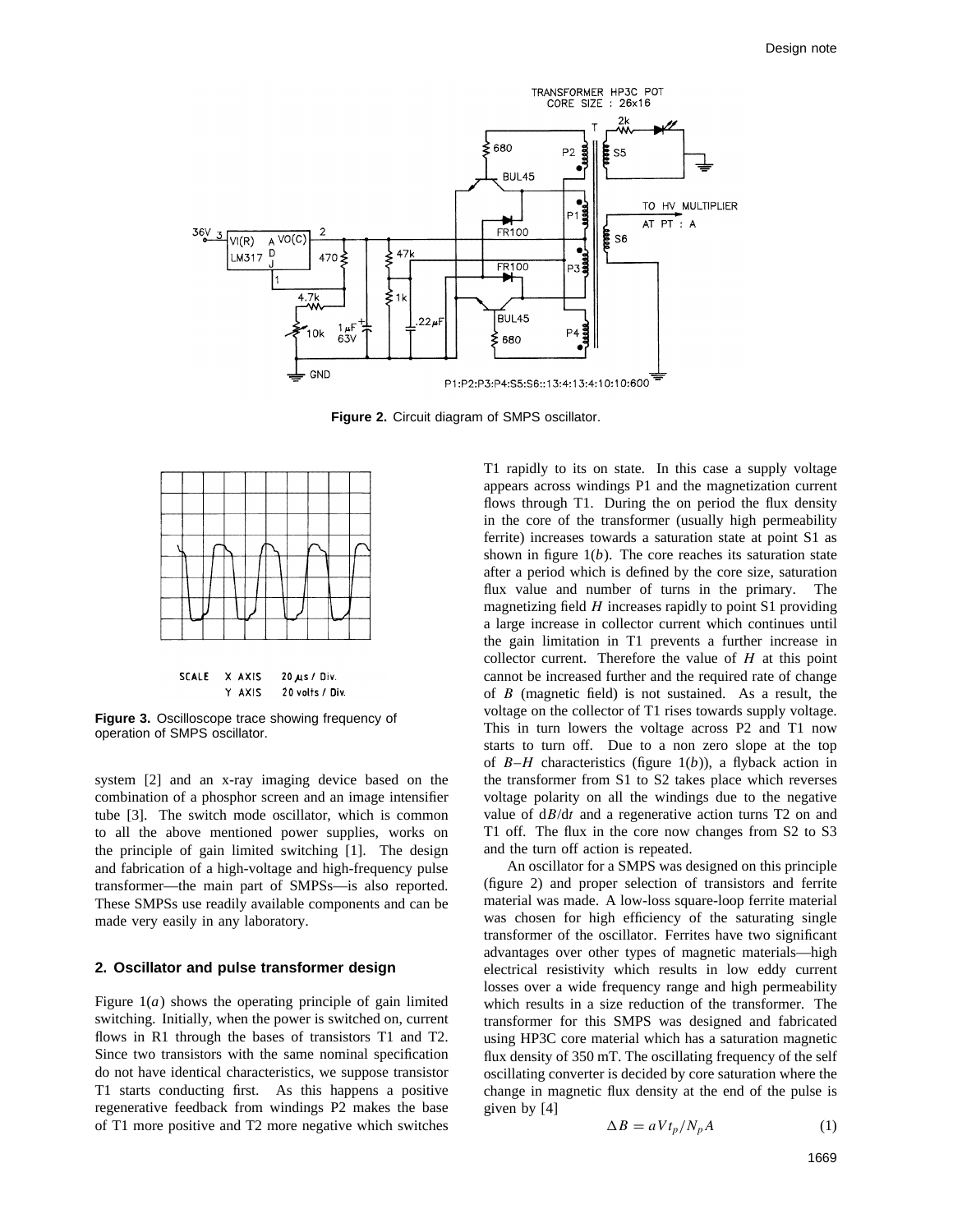

**Figure 4.** Circuit diagram of high-voltage multiplier and resistive divider for −15 kV SMPS for streak and image intensifier tube biasing.



Figure 5. Circuit diagram of  $\pm 2$  kV SMPS for biasing sweep circuitry of streak camera.

and

$$
t_p = T/2 = 1/2f
$$

where *a* is a constant and is usually taken as one for low power; *V* is the operating dc voltage of the converter;  $t_p$ , *T* and *f* are the on period, time period and the operating frequency (in Hz) of the oscillator respectively;  $N_p$  is the number of primary turns in the transformer and *A* is the effective area of the core material.

The power required at the output of a SMPS providing  $-15$  kV and 100  $\mu$ A current rating is  $P_{out} \sim 1.5$  W. If the efficiency of the pulse transformer is assumed to be  $\eta \sim 70\%$ , the required input power will be  $P_{in} \sim 2.14$  W. The operating voltage of the oscillator was chosen to be 30 V so as to have fewer turns in the secondary of the transformer to yield the desired step up voltage. In this case the input current is  $I_{in} \sim 0.071$  A.

A ferrite pot core of HP3C material (size 26 mm  $\times$ 16 mm) was used for making the transformer, which has a power handling capacity of 40 W (quite large compared to the required value). A pot core was chosen because it has a good winding flexibility and also provides better electromagnetic shielding. Besides this the air gap in between the mating surfaces on the centre posts of the core provides a fixed inductance and good temperature flexibility [5]. The operating frequency of the converter was fixed at 25 kHz ( $t_p = 2 \times 10^{-5}$  s) which is limited by the recovery time of the diodes used in the rectifier section of the power supply after the secondary of the transformer. The above pot core has  $A = 94$  mm<sup>2</sup> and total flux density change  $\Delta B = 700$  mT. The number of primary turns was found to be  $N_p \sim 10$  with use of equation (1). Windings P1 and P3 were made bifillar in nature using SWG30 copper enamelled wire to minimize the leakage inductance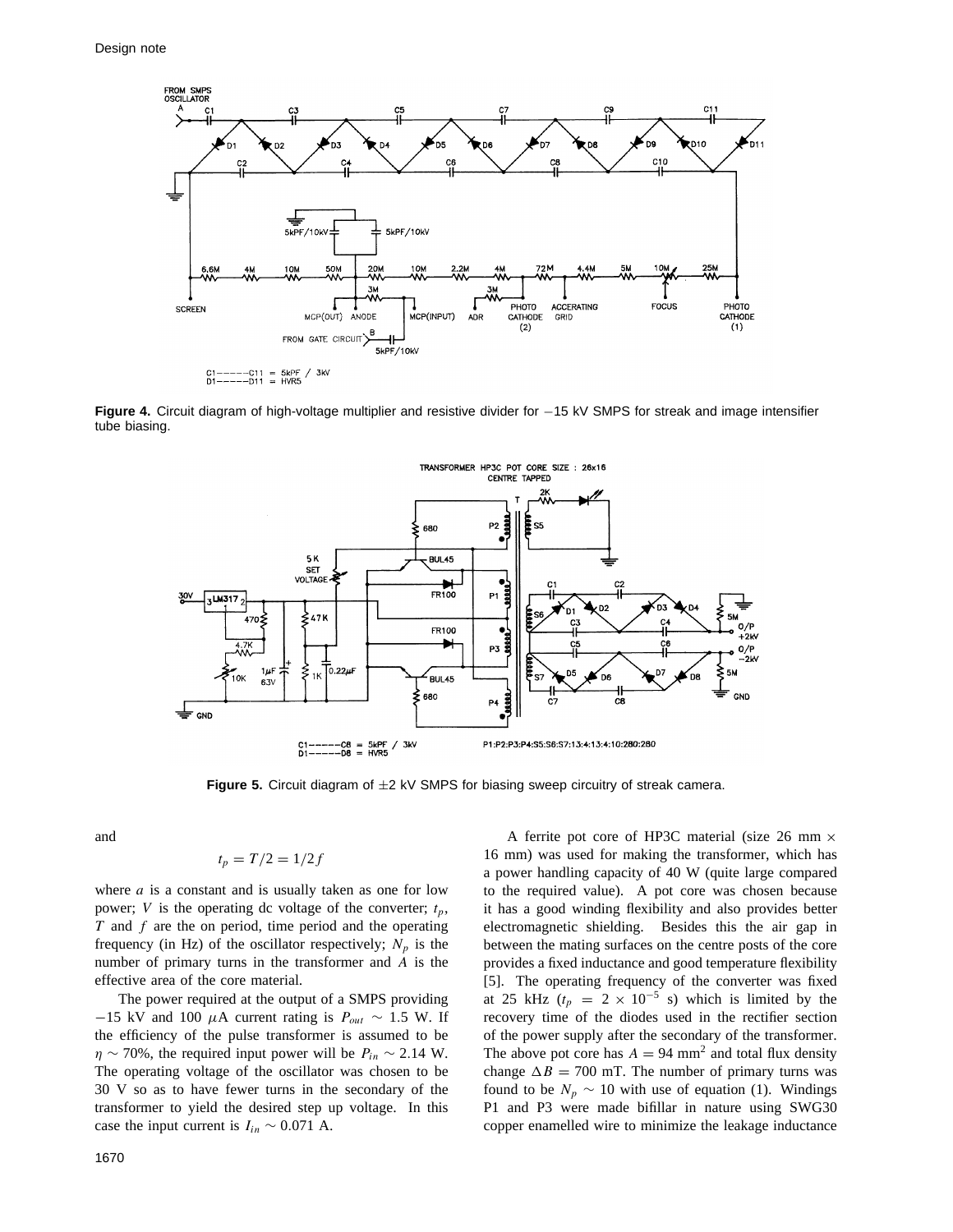

**Figure 6.** Circuit diagram of  $\pm 1$  kV SMPS for positioning the electron beam in the streak camera.

(figure 2). The number of turns in P1 and P3 was kept to 13 to provide good winding flexibility for secondary windings which makes the interlayer capacitance uniform. However, no significant change in the operating frequency (as shown in figure 3) was observed due to this small difference between the actual and the calculated number of primary turns which seems to be due to the reflected interwinding capacitance of the secondary windings. The number of turns in the secondary was different for different power supplies; details are given in the next section. To achieve sufficient regenerative feedback for proper switching of the oscillator, the drive voltage for windings P2 and P4 in figure 2 should be at least 25% of the primary voltage which is why four turns of bifillar windings were wound just over the primary windings P1 and P3. The voltage in this oscillator was regulated by an LM317 IC from 1.2 to 40 V. A variable resistor of 10  $k\Omega$  in between output 2 and adjust 1 terminals of the LM317 IC sets the voltage to the desired value. The collector diodes FR100 were included in the circuit to provide a reverse current path whenever the reflected load current is lower than the magnetization current [1]. These diodes operate in cross connected fashion. The above mentioned oscillator circuit is common to all the power supplies. However, details of the secondary of the transformer, rectifier and doubler circuit are discussed in the next section.

# **3. SMPS designs**

#### **3.1. High voltage** *−***15 kV supply for biasing streak and image intensifier tube**

The streak and image intensifier tube require various high voltages for biasing. The main requirements in the streak tube are  $-15$  kV,  $-13$  kV to bias the photocathode and accelerating grid and focusing electrode respectively. The intensifier tube requires  $-7.5$  kV,  $-7.2$  kV and  $-5$  kV for its photocathode, anti distortion ring electrode and anode

respectively with respect to the phosphor screen which remains at ground potential. Even −5 kV biasing is needed at the input and output of the micro channel plate (MCP). All these biasing voltages are derived from one or two SMPSs using a suitable divider at its output. The secondary windings (S6) of the transformer in the case of a  $-15$  kV supply consist of 600 turns of SWG38 copper enamelled wire wound over the primary windings P1, P2, P3 and P4 as shown in figure 2. The bobbin of the core can only accommodate 60 turns in one layer which is why the windings were overlapped. Teflon tape was used between the inter layer windings to ensure proper insulation. Care was taken to provide short circuit protection in the output wire coming out from the bobbin with the help of Teflon sleeves. The stepped up rms voltage at the secondary of the transformer was measured to be ∼1000 V with the help of a Tektronix high-voltage probe (model P6015) at a resistive load of 1.2  $M\Omega$ . This voltage (figure 2) was multiplied and rectified to  $-15$  kV with the help of a multiplier section added at point A as shown in figure 4. The voltage multiplier section consists of 11 stages of a diode doubler circuit. The capacitors  $C_1 - C_{11}$  filter the ac component as well as multiply the voltage available at the secondary. Various voltages were obtained at the output of the supply by using a resistive potential divider for biasing the streak and image intensifier tubes as shown in figure 4. Gating of the MCP of the image intensifier tube was achieved by applying a pulse of amplitude variable from  $-100$  V to  $-1$  kV of duration 600  $\mu$ s at point B. This is necessary to avoid dc noise at the phosphor screen of intensifier tube. This pulse was obtained from a gate pulse generator, the details of which will be published elsewhere. This power supply can deliver a maximum current of 100  $\mu$ A at −15 kV. The ripple factor in this power supply was measured to be around 2% which is acceptable for our application.